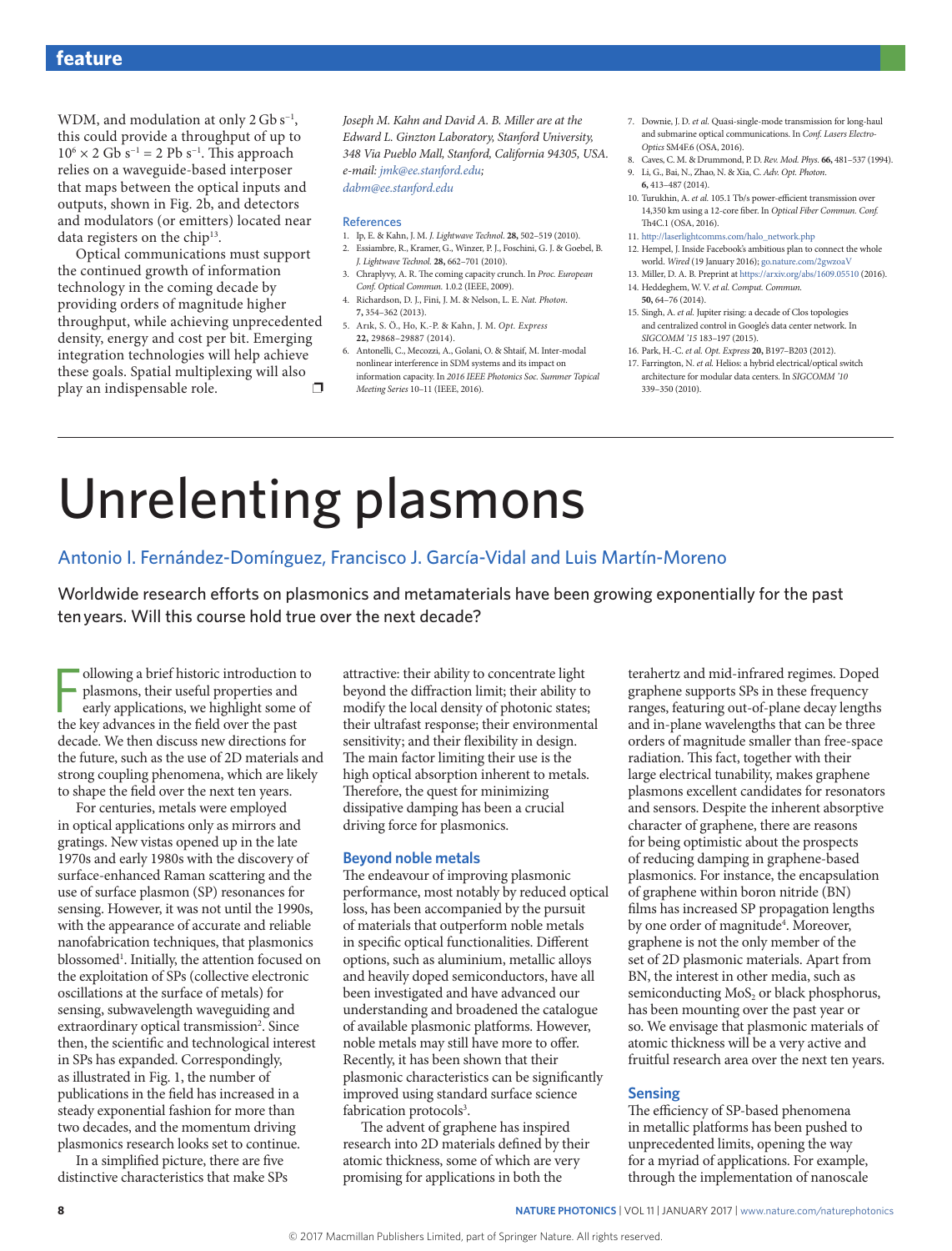plasmonic tips, spectroscopic techniques are approaching the level of chemical recognition and spatial resolution required to identify single molecules<sup>5</sup>. It is likely that the combination of advances in nanometrology and a deeper understanding of Raman enhancement mechanisms will establish single-molecule spectroscopy as a widespread tool. Similarly, the large field enhancement and acute environmental sensitivity of SPs are being exploited in prototypes for microfluidic sensors. These are versatile and labelfree instruments able to detect extremely low sample volumes and concentrations. Furthermore, SPs are key ingredients for optical nanotweezers, which take advantage of the complex force fields that originate from plasmonic light confinement to trap and accurately manipulate individual nano-objects in real time. This SP-assisted miniaturization of equipment (spectroscopes, biosensors and tweezers, among many others) has made possible lab-on-a-chip devices integrating all the functionalities of a conventional laboratory, and is currently close to industrial production.

# **Optical antennas**

For many purposes, the excitation of SPs by an external light source is a requisite. Owing to their large momentum mismatch, this cannot be done in a straightforward manner. One option is to use nanoantennas<sup>6</sup>, which operate with visible and infrared light in a similar way to conventional antennas with radio and telecom waves. By means of the strong field amplification and small modal volume of SPs, nanoantennas can improve the radiative properties of light emitters (such as fluorophores or dye molecules). Such plasmonic-enhanced microscopic light sources are expected to have a strong impact on areas such as super-resolution imaging or solid-state lighting<sup>7</sup>. Large distributions of nanoantennas can also act as macroscopic light receivers. This ability is appealing for solar energy conversion, as SPs can boost solar cell absorption efficiency<sup>8</sup>, but the added costs are currently hindering the widespread implementation of plasmonic-enhanced photovoltaic technology. Nanoantennas can also function as frequency-selective and non-fading light reflectors. This makes them excellent candidates for the next generation of colour printing technology pixels<sup>9</sup>. The development of polarization-dependent, 3D and stereoscopic microprints based on these plasmonic pixels is likely to benefit areas including lithography, holography and anticounterfeiting.

# **Nanolasers**

The small modal volume of SPs can be used to enhance light–matter interactions in optical nanocavities. Perhaps one of the most interesting applications of SP cavities occurs when they are filled with optically active media to yield nanolasers<sup>10</sup>. These can be open systems, composed of single or periodic arrays of metallodielectric nanostructures, designed to amplify SP-assisted stimulated emission. Both the reduced dimensions and the ultrafast operation of nanolasers represent an important advance towards the on-chip integration of optical and electronic technologies. The development of plasmonic nanolasers is not without hurdles and even some controversies, and the challenge towards real-world applications will require considerable efforts in the next few years. One of the main goals over the next decade will be to realize efficient and practical nanolaser devices operating under electrical, instead of optical, pumping.

# **Enhanced nonlinear optics**

Macroscopic optical nonlinearities are extensively used in standard photonics technology. They originate from small

anharmonicities in the electromagnetic response of matter, which makes them inherently weak and — crucially — highly dependent on the amplitude of the electric excitation. Plasmonic field enhancement represents an exceptional way to boost nonlinear effects on the subwavelength scale. Proof-of-concept experiments have recently shown orders-of-magnitude enhancement of nonlinear phenomena such as frequency conversion, switching and modulation of optical signals<sup>11</sup> using plasmons. Moreover, SP-amplified optical nonlinearities also provide a feedback mechanism for plasmonic signals themselves, with optical gain used to compensate for plasmon decay, giving rise to self-sustained or solitonlike SPs. In this context, plasmonics in ultrasmooth metal surfaces offers new strategies to miniaturize current (inherently bulky) nonlinear optics technology.

# **Exploiting dissipation and hot electrons**

As discussed above, the dissipation experienced by conduction electrons undergoing plasmon oscillations was



**Figure 1** | Number of papers published per year in the fields of plasmonics (blue circles) and metamaterials (orange circles) between 1995 and 2015 (data taken from ISI Web of Knowledge, 2016). Solid lines are a guide for the eye illustrating the exponential growth experienced by the volume of the literature in both areas. Dashed lines are speculative projections of this trend into the near future. The insets show some of the most relevant milestones in the evolution of both research fields. Inset images from bottom left (clockwise): SP-assisted beaming<sup>2</sup>, nanolasing<sup>10</sup>, optical antennas<sup>6</sup>, colour printing<sup>9</sup>, graphene plasmons<sup>4</sup> (plasmonics), metasurfaces<sup>15</sup> (metamaterials), cloaking<sup>18</sup> and negative refraction17. Figure insets reproduced with permission from (bottom left, clockwise): ref. 2, APS; ref. 10, Nature Publishing Group; ref. 6, Nature Publishing Group; ref. 9, Nature Publishing Group; ref. 4, Nature Publishing Group; ref. 15, AAAS; ref. 18, AAAS; ref. 17, AAAS.